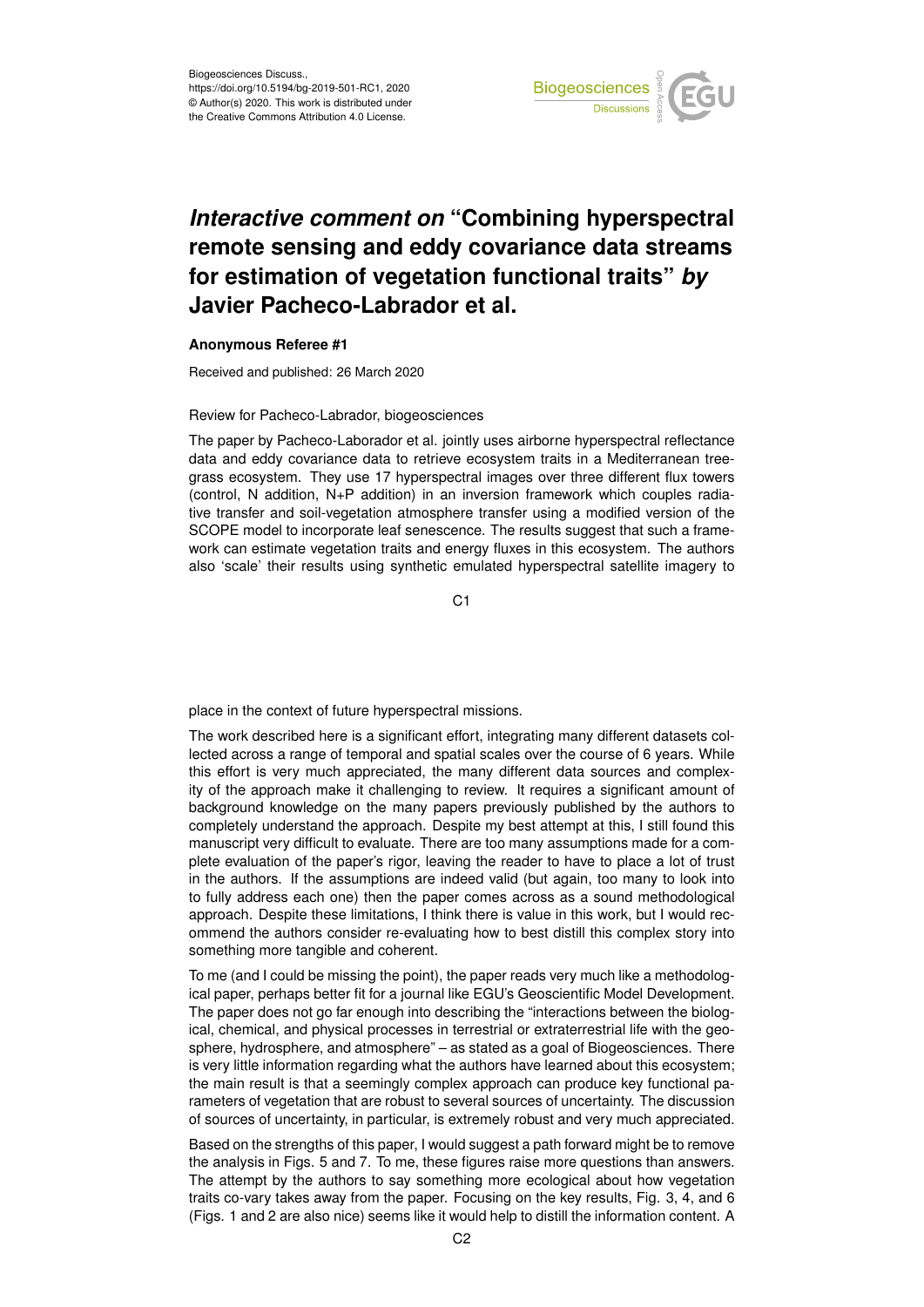reduction in the amount of parameters the authors are trying to predict might also help (moving the rest to the supplementary material). Focusing on a few key vegetation parameters – as opposed to trying to model everything, all at once – followed by a concrete discussion on where and why model-data mismatch or over/underprediction happens might also be a path forward. Currently - while there is a lot of good content in the discussion - it should relate explicitly back to the key results and answer bigger questions about how such analytical techniques could be used to map vegetation traits going forward. I realize this a fairly vague suggestion, but a substantial reframing of the story will also help this paper reach a broader audience.

Minor comments are as follows:

Abstract (and elsewhere): The authors use the word "prove" to describe their findings. This language is too strong, consider "suggest."

The first sentence of the introduction, I would perhaps not mention just climate change as an application for this work, as climate change is never again discussed and by using it as the only potential application, it implies that this might feature into the work more prominently.

The introduction is well written, the authors touch on pretty much every aspect of the paper. If one had time to read all of these papers from a wide range of disciplines, it would certainly make the methods and results easier to interpret. In order to reach a broader audience, I'd suggest a little more 'hand-holding' though, particularly with regard to what exactly some of the plant functional traits are and why they are important.

One main point made clear in the introduction is that an attempt to jointly retrieve functional traits using hyperspectral imagery combined with EC data is lacking. But it's not clear why we need this? How are the other methods failing that require this new approach?

Line 111: The authors note that only one of the examples from the previous

C3

paragraph validates retrievals against actual measurements from gas-exchange measurements. . .but this paper doesn't do that. They make assumptions about other traits or use data from existing literature in combinations that is difficult to follow.

Lines 124-130: The attempt to relate this work to future satellite missions is appreciated, but the amount of detail necessary to introduce readers to how the emulation works is lacking.

Line 143: Describe CT. . .I'm guessing Control Treatment

Line 157: 'mayor' to 'major'...there are quite a few grammatical mistakes throughout, I won't comment on them, but please address these. Given the large quantity of coauthors, one would think these could be addressed.

Table 1: This table is appreciated, but for the many other variables used during this entire study it would help to add them as additional columns.

Line 213: Why aren't data from these additional campaigns included?

Line 210-250: There are many assumptions made regarding the biophysical variables used. For example, deriving Vcmax from Nmass,green and a relationship from an existing paper. While there isn't much of an alternative, it should be noted that many of the biophysical parameters are very much inferred.

Line 269: To assume that carotenoid concentration will covary with Chl concentration (derived from a SPAD meter) is one example of gross oversimplification.

Line 299: 'close to solar noon'. Are the actual flight times used to compare to the EC data? Solar noon is much less relevant here as are the incident irradiance conditions. Diffuse/direct fraction, time of year, solar zenith angle. . .it's unclear how these are considered.

Figure 2: This is a useful figure, the axes need labels.

Figure 3: The x axes are displayed as a time series, at equally spaced intervals that